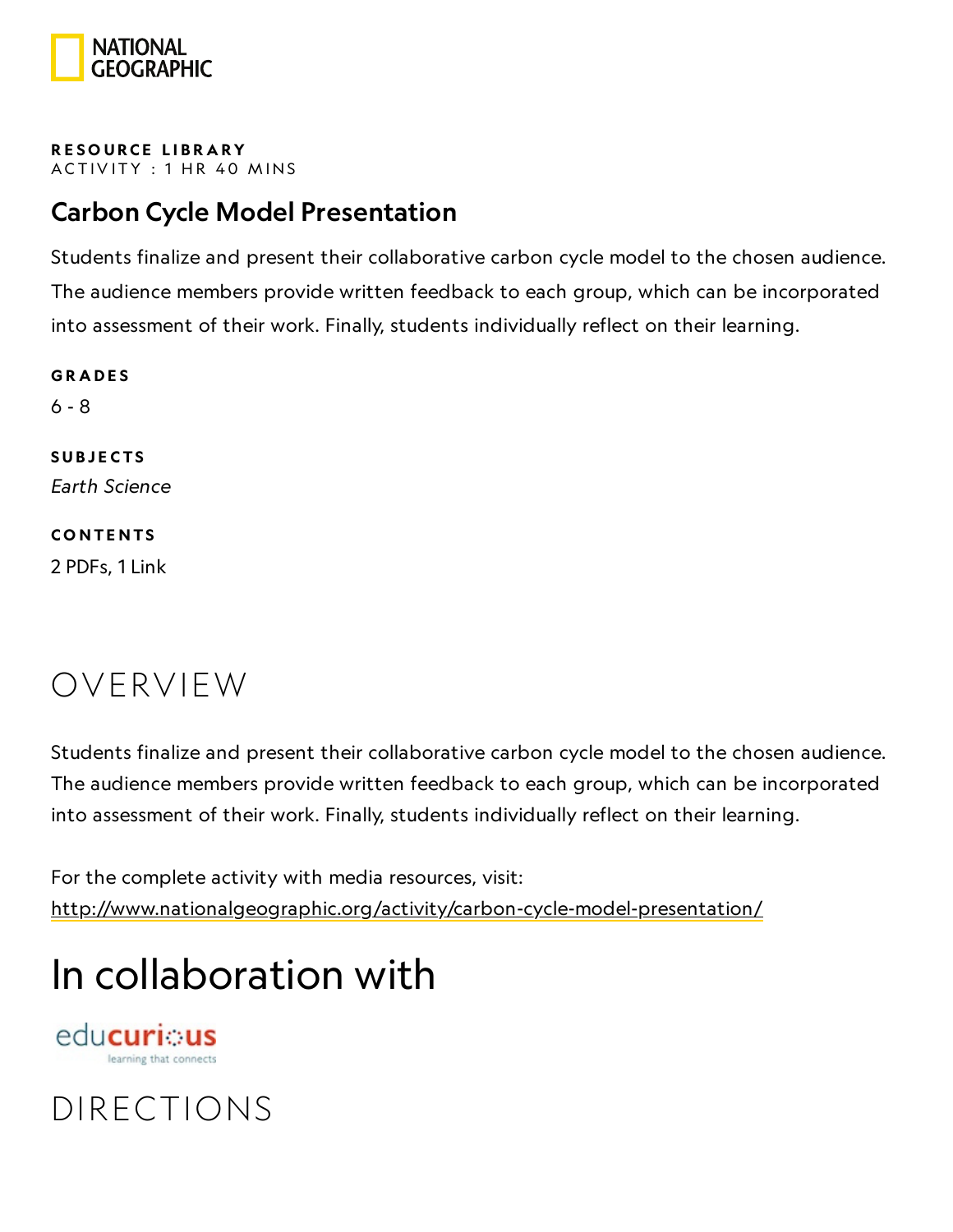#### 1. Provide time for students to finalize their collaborative carbon cycle model.

- Give [students](https://www.nationalgeographic.org/activity/final-carbon-cycle-model-creation/) access to the class model that they created in the previous activity, *Final* Carbon Cycle Model Creation, as well as the relevant supplies that they used to create their model.
- Prompt students to finish creating or add their final creative touches to the model.
- Emphasize yet again who their audience will be and what the ultimate goal is: to effectively explain the carbon cycle and the importance of understanding fossil fuels.

#### 2. Introduce the presentation format and criteria.

- Tell students that everyone will have a short time (20-30 seconds) to speak in their collaborative presentation. Each student is responsible for planning what they will say and coordinating with their team and class to ensure that, collectively, they adequately explain the model during the presentation, and do so in an inspiring way.
- Review the second row of the Cycle [Model](https://media.nationalgeographic.org/assets/file/CycleModelRubric.pdf) Rubric that is focused on presentation skills and the <u>Model [Presentation](https://media.nationalgeographic.org/assets/file/ModelPresentationAudienceFeedbackForm.pdf) Audience Feedback Form</u> so that students are clear on guidelines.
	- Emphasize the criterion that students need to "Describe the flow of energy and matter in the global carbon cycle to the audience, using appropriate eye contact, adequate volume, clear pronunciation, while effectively utilizing the model to guide and enhance your presentation."
- You may want to show a short video clip or two of powerful presenters, and/or model elements of effective presentation skills. One example could be Felix Finkbeiner's presentation, *[Plant-for-the-Planet](https://www.esri.com/videos/watch?videoid=0uQUf2th15E&title=plant-for-the-planet-initiative-the-trillion-tree-campaign) Initiative: The Trillion Tree Campaign* (he begins at minute  $3:00$ ).

#### 3. Assign roles for the presentation and review the presentation format with students.

- Choose specific students to do the following: one student to introduce the whole presentation and another to conclude the presentation.
- Of the remaining students, divide them into the same teams from the Matter and Energy Cycles: Modeling [activity, representing](https://www.nationalgeographic.org/activity/matter-and-energy-cycles-modeling/) the lithosphere (including rock cycle), the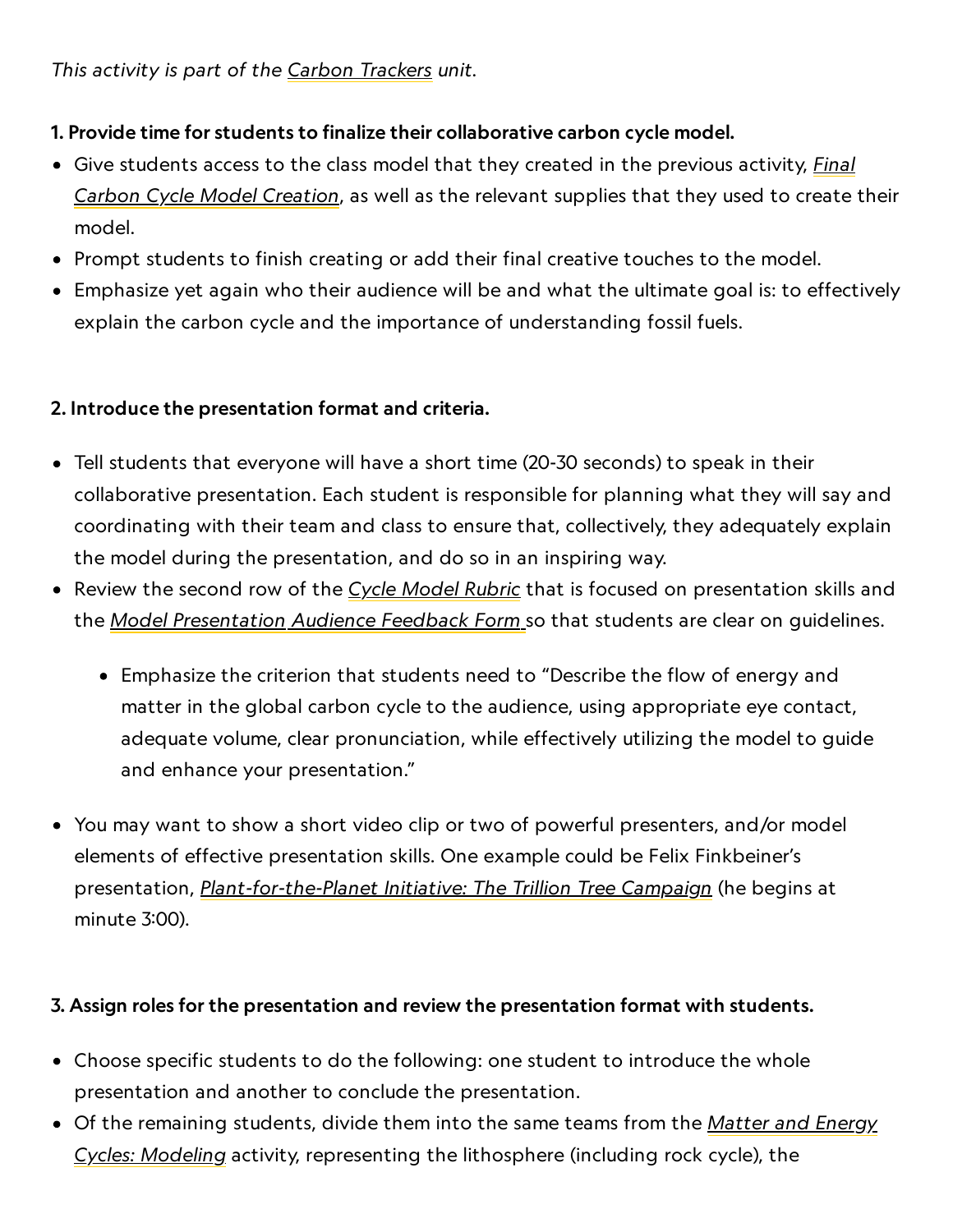atmosphere (including greenhouse effect), the hydrosphere (including water cycle), and the biosphere (including photosynthesis and respiration).

- The order of speaking can be set up in many ways (after all, this is a cycle!), but one option is:
	- . Introduction one student
	- . Biosphere team
	- . Lithosphere team
	- . Atmosphere team
	- . Hydrosphere team
	- . Conclusion one student
- Students should know the order of the presentation so they can effectively show the connections between movement of matter (with a focus on carbon) or energy from one reservoir to another.
- Explain that in addition to teaching their audience about the global carbon cycle and the supporting sub-cycles, students also need to answer the questions in their presentation that they previously completed for homework. You may wish to share general feedback you gleaned after grading the classes' answers and also hand back your feedback to their individual responses. The questions can be integrated into the presentation as follows:
	- Describe what matter and energy cycling is, and why matter and energy cycles are important for the Earth as a system. For living things? (presentation introduction)
	- What are fossil fuels? Where do they come from? How are they made? (lithosphere group and biosphere group)
	- How are they extracted and used? When used, where does the energy and matter in them go? (lithosphere group and atmosphere group)
	- How does the use of fossil fuels by humans impact the normal matter and energy cycles? (each team will contribute to this)
	- How does carbon move through the large Earth system? (each team will contribute to this)
	- Why is understanding Earth's matter and energy cycles important? (each team will contribute to this)

#### 4. Prepare for model presentation.

• Provide time (30 minutes) for each team or individual to develop and finalize their parts of the presentation. Students should share speaking time roughly equally and practice their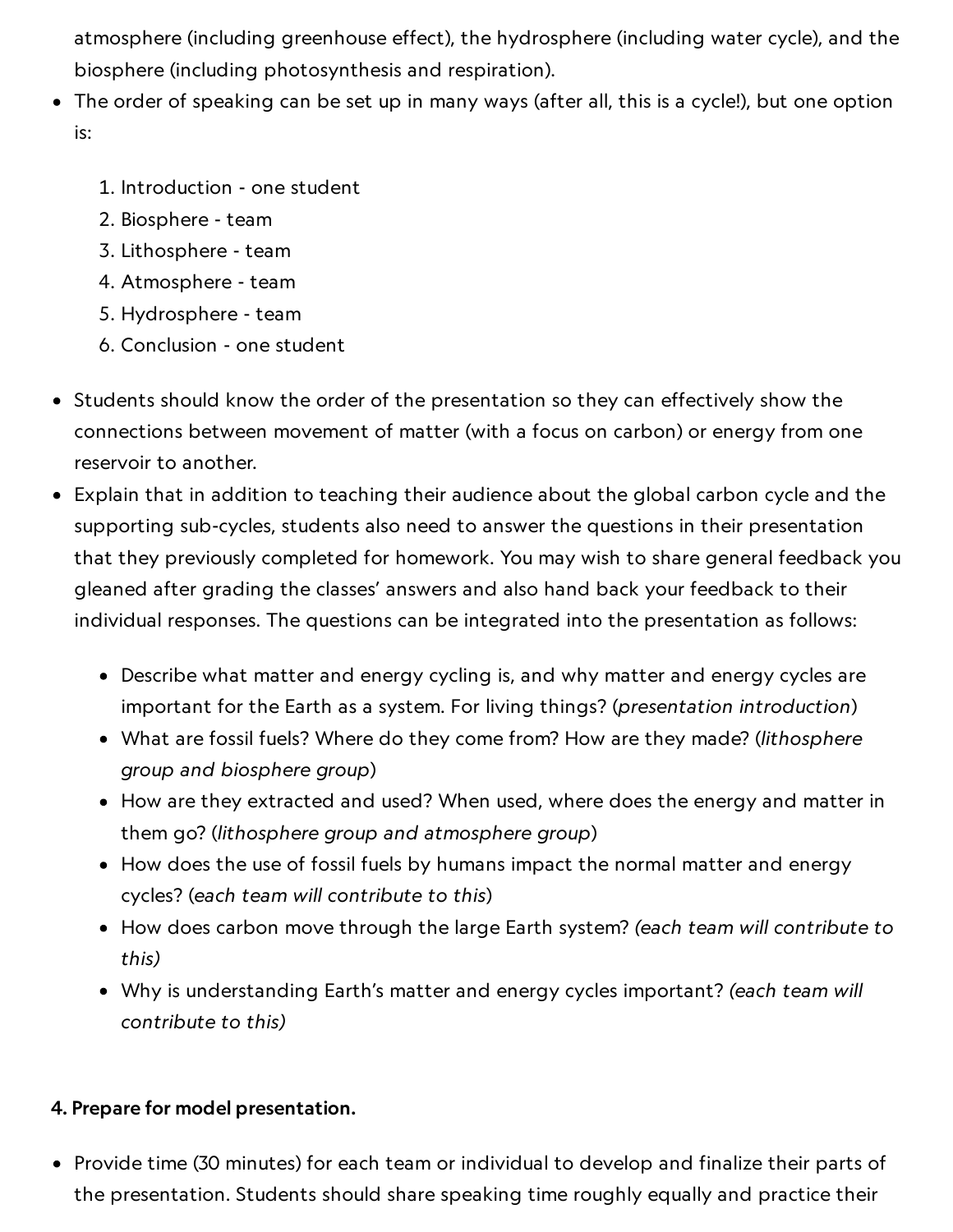presentation several times during class in their teams, if possible.

- Each team can determine what order their members speak in that makes the most sense.
- Ask students to write their 20-30 seconds of information on an index card to use as a reminder while they speak.
- While students work on their presentation, circulate to review their ideas, ensure the sequence they have decided on makes sense, and provide support.
- If some groups finish early, they should practice and provide one another with feedback based on the Cycle Model Rubric.
- Be sure to have the first and last student of each reservoir compare notes to ensure the transitions are fluid.
- If time permits, have the whole class read through each of their parts and practice using the model as they will in the final presentation.

#### 5. Facilitate presentation of the collaborative carbon cycle model.

- Welcome audience members and introduce the project and goal of the unit and presentations. You may want to give a basic definition of a "model" so the audience is familiar with what students attempted to construct in this project.
- Pass out copies of the Model Presentation Audience Feedback Form.
- Prompt audience members to ask questions after students present.

#### 6. Guide students in reflecting on their learning during the Carbon Trackers unit.

- Collectively revisit the unit driving question. Students will likely have a much deeper response to this than in Lesson 1.
- Ask students to respond individually to some of the following prompts:
	- What will you remember about creating this model? Why?
	- How is this model like Earth's actual cycles and how is it different?
	- What would you change about this unit and the project? What would you keep the same?
	- How was your experience of working with various teams in this unit?
	- What could your team have done better?
	- What is the most important thing you learned during the Carbon Trackers unit?
- Use a collaboration rubric (such as this [one](https://my.pblworks.org/resource/document/6_12_collaboration_rubric_ccss_aligned) from the Buck Institute for Education) for students to assess themselves and/or their peers on their collaboration skills.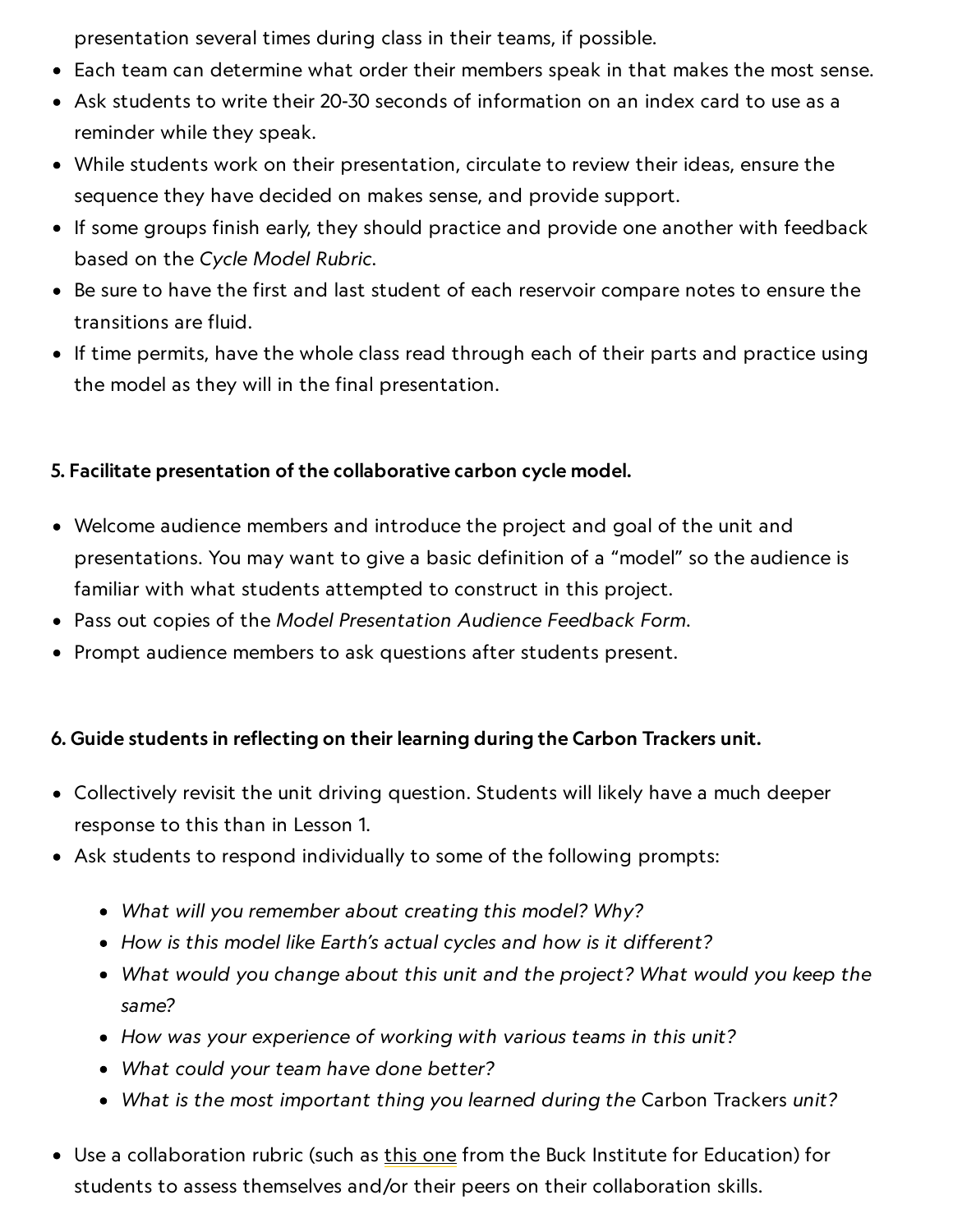7. Extend the impact of the Carbon Trackers unit by engaging students in an Opportunity for Action.

Consider extending this project to larger audiences by having students display or create their artistic representations of the global matter and energy cycles to both inspire and inform others about how these cycles interact. These art pieces can be displayed in a science museum, an art museum, a local energy company's lobby, a local gallery, or coffee shop, depending on local possibilities.

### Tip

Step 5: Consider having students reflect collectively, after they present their model to the audience.

## Tip

Step 5: Depending on the size of your audience, you may need to reserve another space, such as a dining hall, auditorium, or other larger area, for this presentation.

# Tip

Step 5: Depending on where you have students present and what form their final model takes (poster, digital, clay, etc.) you may need to use a document camera, have other students hold up the model during the presentation, or determine an alternate way to display the model.

### Tip

Step 1: If students completed their collaborative model in the previous activity, this step can be skipped.

### Rubric

Use the Cycle Model Rubric to assess students' content knowledge, as well as modeling and communication skills, for the final product for the Carbon Trackers unit.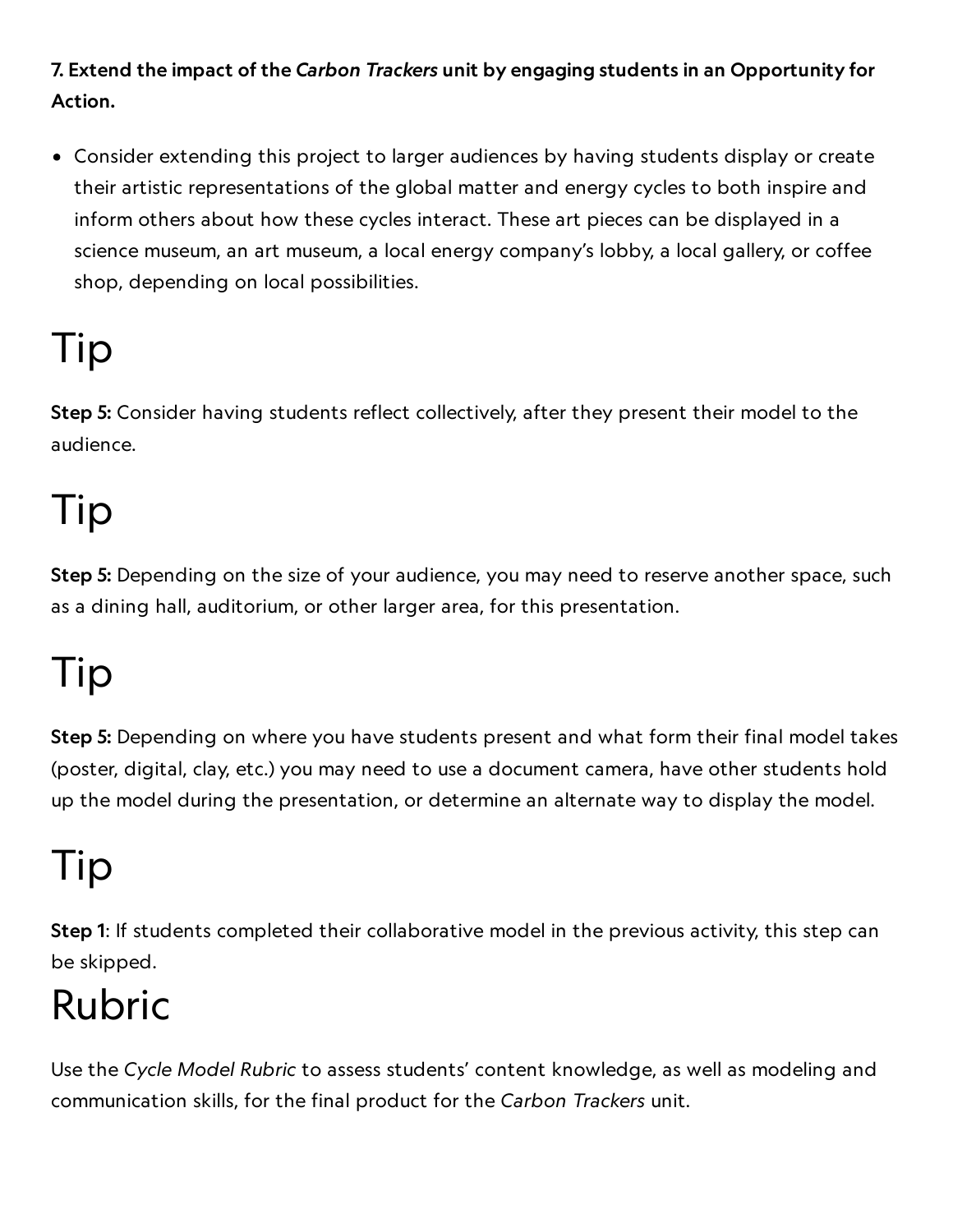The audience feedback forms, student responses to the unit driving question, and/or the collaboration rubric, can all be used to inform your final assessment of each student's individual understanding and contribution to the project.

## Extending the Learning

Opportunity for Action: Consider extending this project to larger audiences by having students display or create their artistic representations of the global matter and energy cycles to both inspire and inform others about how these cycles interact. These art pieces can be displayed in a science museum, an art museum, a local energy company's lobby, a local gallery, or coffee shop, depending on local possibilities. Some great examples of artistic representations of real science can be found [here](https://washedashore.org/) and here.

### OBJECTIVES

## Subjects & Disciplines

Earth Science

### Learning Objectives

Students will:

Engage in public speaking with confidence and clarity.

### Teaching Approach

• Project-based learning

# Teaching Methods

- Cooperative learning
- Reflection
- Visual instruction

# Skills Summary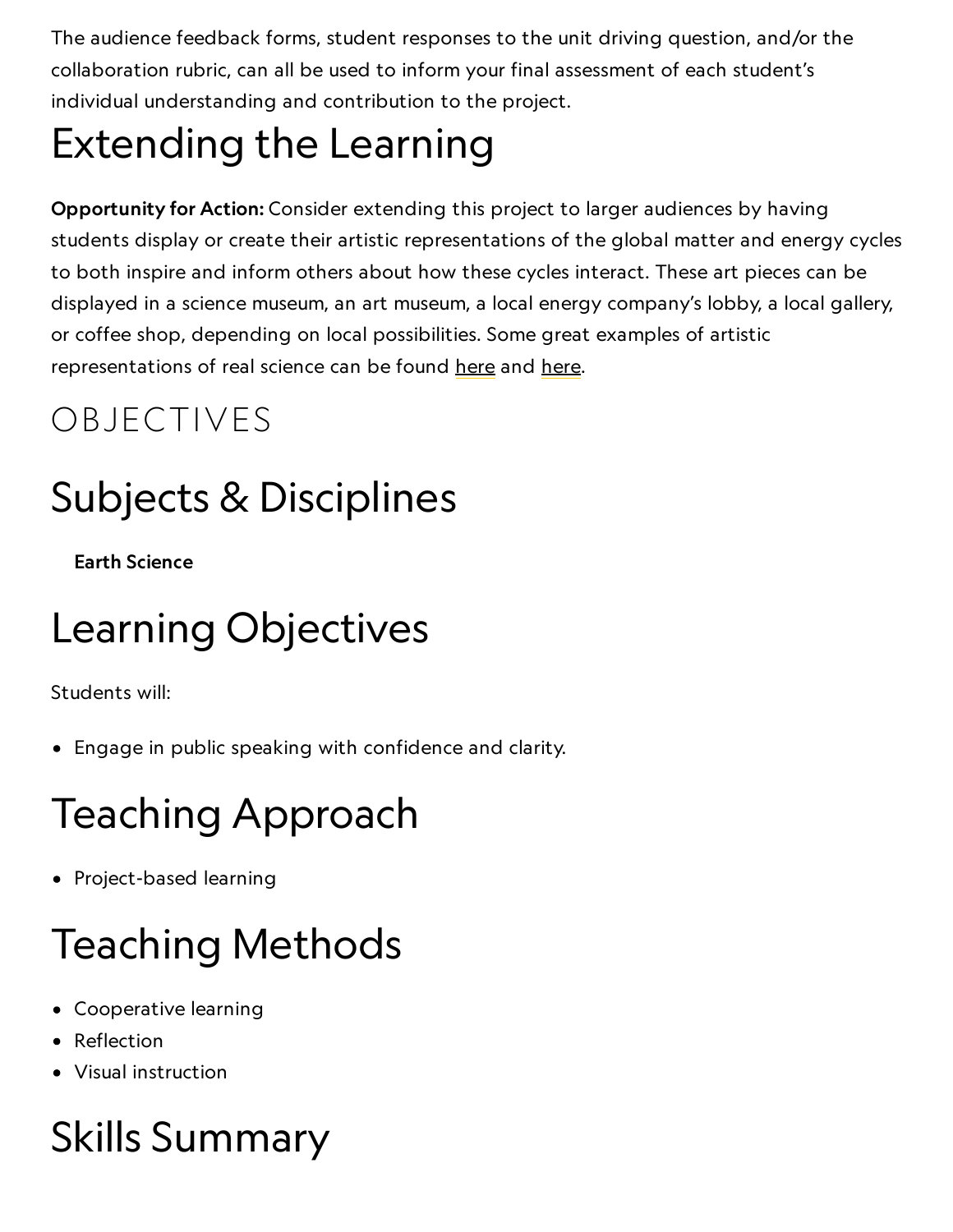This activity targets the following skills:

- 21st Century Student Outcomes
	- Information, Media, and Technology Skills
		- [Information](http://www.p21.org/index.php?option=com_content&task=view&id=264&Itemid=120) Literacy
		- [Information, Communications, and](http://www.p21.org/index.php?option=com_content&task=view&id=350&Itemid=120) Technology Literacy
	- Learning and Innovation Skills
		- [Communication](http://www.p21.org/index.php?option=com_content&task=view&id=261&Itemid=120) and Collaboration
		- Creativity and [Innovation](http://www.p21.org/index.php?option=com_content&task=view&id=262&Itemid=120)
	- Life and Career Skills
		- Leadership and [Responsibility](http://www.p21.org/index.php?option=com_content&task=view&id=266&Itemid=120)
		- Productivity and [Accountability](http://www.p21.org/index.php?option=com_content&task=view&id=266&Itemid=120)
		- Social and [Cross-Cultural](http://www.p21.org/index.php?option=com_content&task=view&id=266&Itemid=120) Skills
- Critical Thinking Skills
	- Creating
- Science and Engineering Practices
	- Developing and using models
	- Obtaining, evaluating, and communicating information

### National Standards, Principles, and Practices

### COMMON CORE STATE STANDARDS FOR ENGLISH LANGUAGE ARTS & L ITERACY

#### • [CCSS.ELA-LITERACY.SL.7.4:](http://www.corestandards.org/ELA-Literacy/SL/7/4/)

Present claims and findings, emphasizing salient points in a focused, coherent manner with pertinent descriptions, facts, details, and examples; use appropriate eye contact, adequate volume, and clear pronunciation.

#### • [CCSS.ELA-LITERACY.SL.7.5](http://www.corestandards.org/ELA-Literacy/SL/7/5/):

Include multimedia components and visual displays in presentations to clarify claims and findings and emphasize salient points.

#### NEXT GENERATION SCIENCE STANDARDS

#### • [Crosscutting](https://ngss.nsta.org/CrosscuttingConcepts.aspx?id=2) Concept 2:

Cause and Effect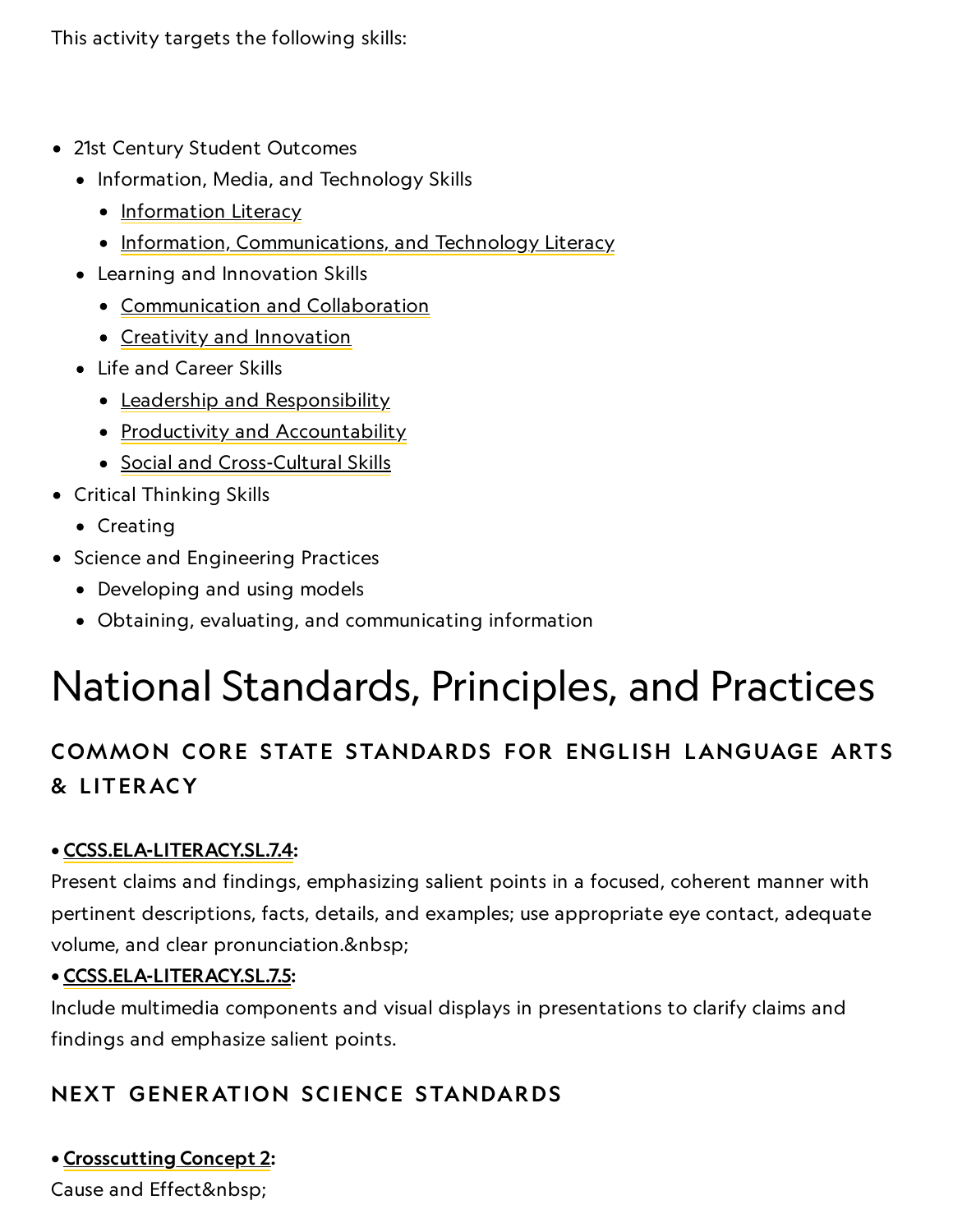#### • [Crosscutting](http://www.nap.edu/openbook.php?record_id=13165&page=91) Concept 4:

Systems and system models

#### • [Crosscutting](http://www.nap.edu/openbook.php?record_id=13165&page=94) Concept 5:

Energy and matter: Flows, cycles, and conservation

#### • [Crosscutting](http://www.nap.edu/read/13165/chapter/8#97) Concept 7:

Stability and change

#### • ESS2.A: Earth [Materials](https://ngss.nsta.org/DisciplinaryCoreIdeas.aspx?id=31) and Systems:

All Earth processes are the result of energy flowing and matter cycling within and among the planet's systems. This energy is derived from the sun and Earth's hot interior. The energy that flows and matter that cycles produce chemical and physical changes in Earth's materials and living organisms. The planet's systems interact over scales that range from microscopic to global in size, and they operate over fractions of a second to billions of years. These interactions have shaped Earth's history and will determine its future.

#### • [MS-ESS2-1](https://www.nextgenscience.org/pe/ms-ess2-1-earths-systems):

Develop a model to describe the cycling of Earth' s materials and the flow of energy that drives this process.

#### • Science and [Engineering](http://www.nap.edu/openbook.php?record_id=13165&page=56) Practice 2:

Developing and using models

#### Preparation

#### What You'll Need

#### REQUIRED TECHNOLOGY

- Internet Access: Optional
- Tech Setup: 1 computer per classroom, Presentation software, Projector

#### PHYSICAL SPACE

Classroom

#### **SETUP**

- Make the environment for the final presentation fun and engaging for students and audience members. Celebrate the completion of the Carbon Trackers unit!
- Technology: Any technology involved in the model or presentation (such as audio systems or projectors) should be tested ahead of time.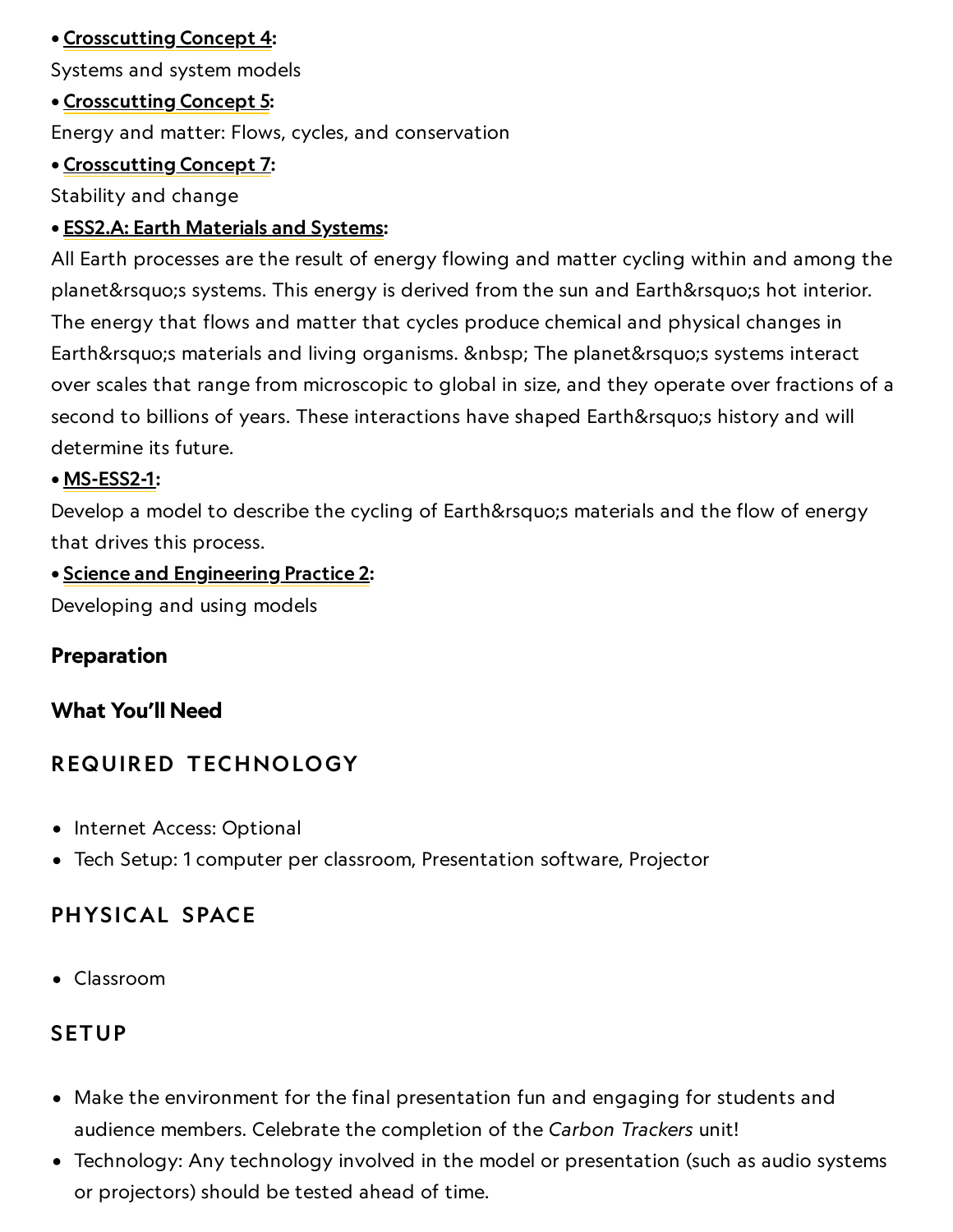- Prepare a venue for the presentation and gather anything that will be required for the exhibition or guests, such as additional chairs or clipboards.
- Organize the room beforehand in a way that makes sense for the format of the final presentations.
- Print or provide digital access to the Model Presentation Audience Feedback Form.
- If desired, print additional copies of the Cycle Model Rubric to share with audience members.

#### GROUPING

- Cross-age teaching
- Large-group instruction
- Large-group learning

### BACKGROUND & VOCABULARY

### Background Information

# Prior Knowledge

["Matter and energy cycles (including carbon cycle, water cycle, rock cycle, and photosynthesis and respiration)","Types of fossil fuel resources","Greenhouse effect"]

### Recommended Prior Activities

- Final Carbon Cycle Model [Creation](https://www.nationalgeographic.org/activity/final-carbon-cycle-model-creation/)
- [Greenhouse](https://www.nationalgeographic.org/activity/greenhouse-effect/) Effect
- Matter and Energy [Cycles: Modeling](https://www.nationalgeographic.org/activity/matter-and-energy-cycles-modeling/)
- Matter and Energy [Cycles: Research](https://www.nationalgeographic.org/activity/matter-and-energy-cycles-research/)
- [Putting](https://www.nationalgeographic.org/activity/putting-fossil-in-fossil-fuels/) the "Fossil" in Fossil Fuels
- [Researching](https://www.nationalgeographic.org/activity/researching-fossil-fuels/) Fossil Fuels
- [Tracking](https://www.nationalgeographic.org/activity/tracking-down-carbon/) Down the Carbon

### Vocabulary

TermPart of SpeechDefinition